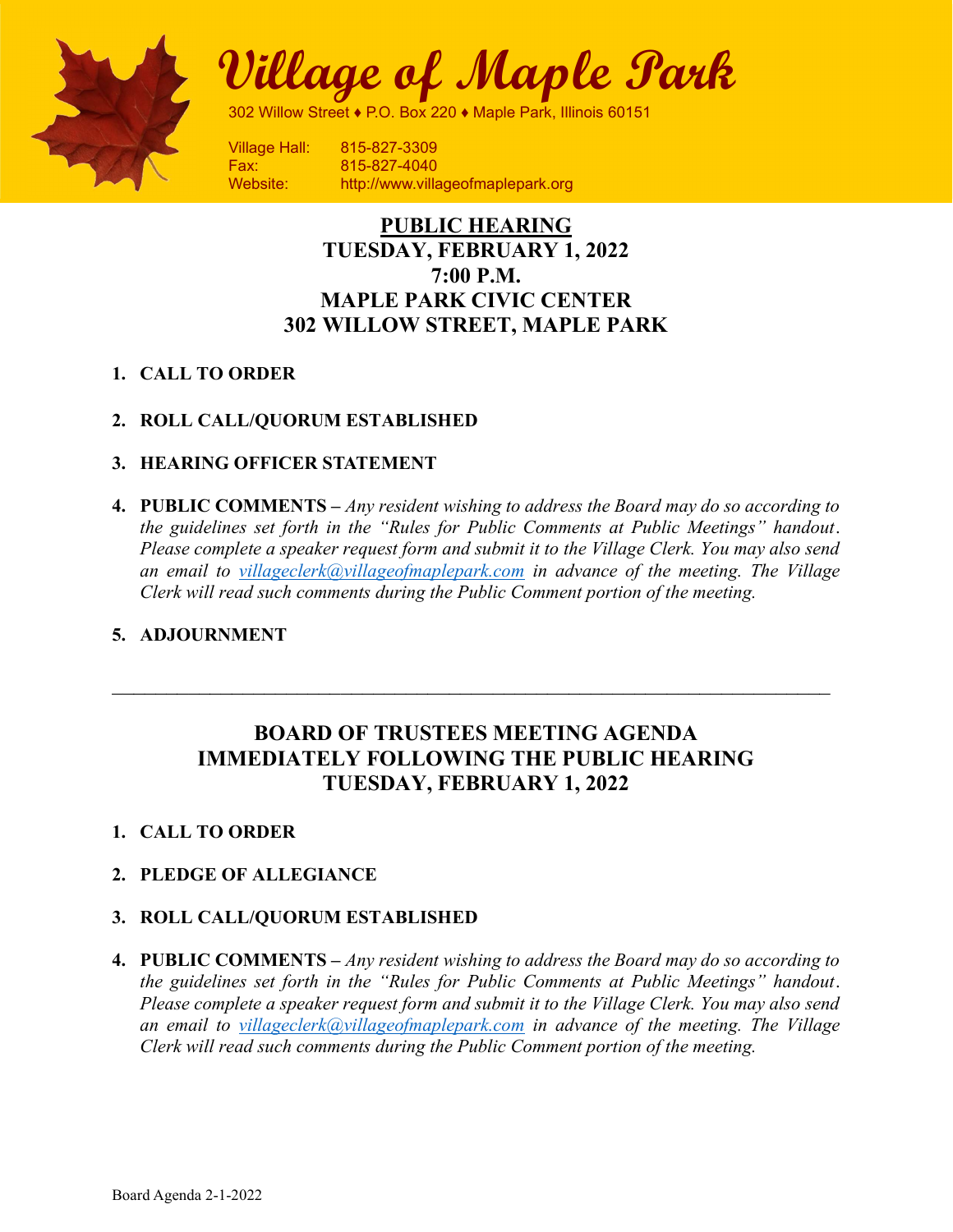Agenda Board of Trustees Meeting February 1, 2022 Page 2 of 4

#### 5. MOTION TO APPROVE CONSENT AGENDA / ADDITIONS-DELETIONS

#### CONSENT AGENDA – OMNIBUS VOTE

All items listed on the Consent Agenda will be enacted by one motion. There will be no separate discussion of these items unless requested by a Board member, in which event the item(s) will be removed from the Consent Agenda. Prior to a vote on the Consent Agenda, members of the public may request that a Trustee have an item removed from the Consent Agenda.

- A. Approval of Board Minutes
	- January 4, 2022 Village Board Minutes
	- January 18, 2022 Special Village Board Minutes
	- January 18, 2022 Committee of the Whole Minutes
- B. Receive and File
	- November 18, 2021 Business Round Table Minutes
- C. Acceptance of Cash and Investment Report as of December 31, 2021
- D. Approval of Bills Payable and Manual Check Register #812

| ACCOUNTS PAYABLE: | \$28,379.11 |
|-------------------|-------------|
| MANUAL CHECKS:    | 1,988.19    |
| TOTAI:            | \$30,367.30 |

- E. Approval of Travel, Meals, Lodging for Elected Officials /Employees
	- ILCMA 2021 Holiday Lunch / Speed Coaching Meal and Meeting on December 15, 2021 for Village Administrator Dawn Wucki-Rossbach, \$35.00 for ILCMA (included on American Bank & Trust Visa payment on February 1, 2022 warrant list manual checks).

#### 6. FINANCIAL REPORT

- 7. LEGAL REPORT
- 8. VILLAGE ADMINISTRATOR REPORT
- 9. POLICE DEPARTMENT REPORT
- 10. PUBLIC WORKS REPORT
- 11. ENGINEERING REPORT
- 12. OLD BUSINESS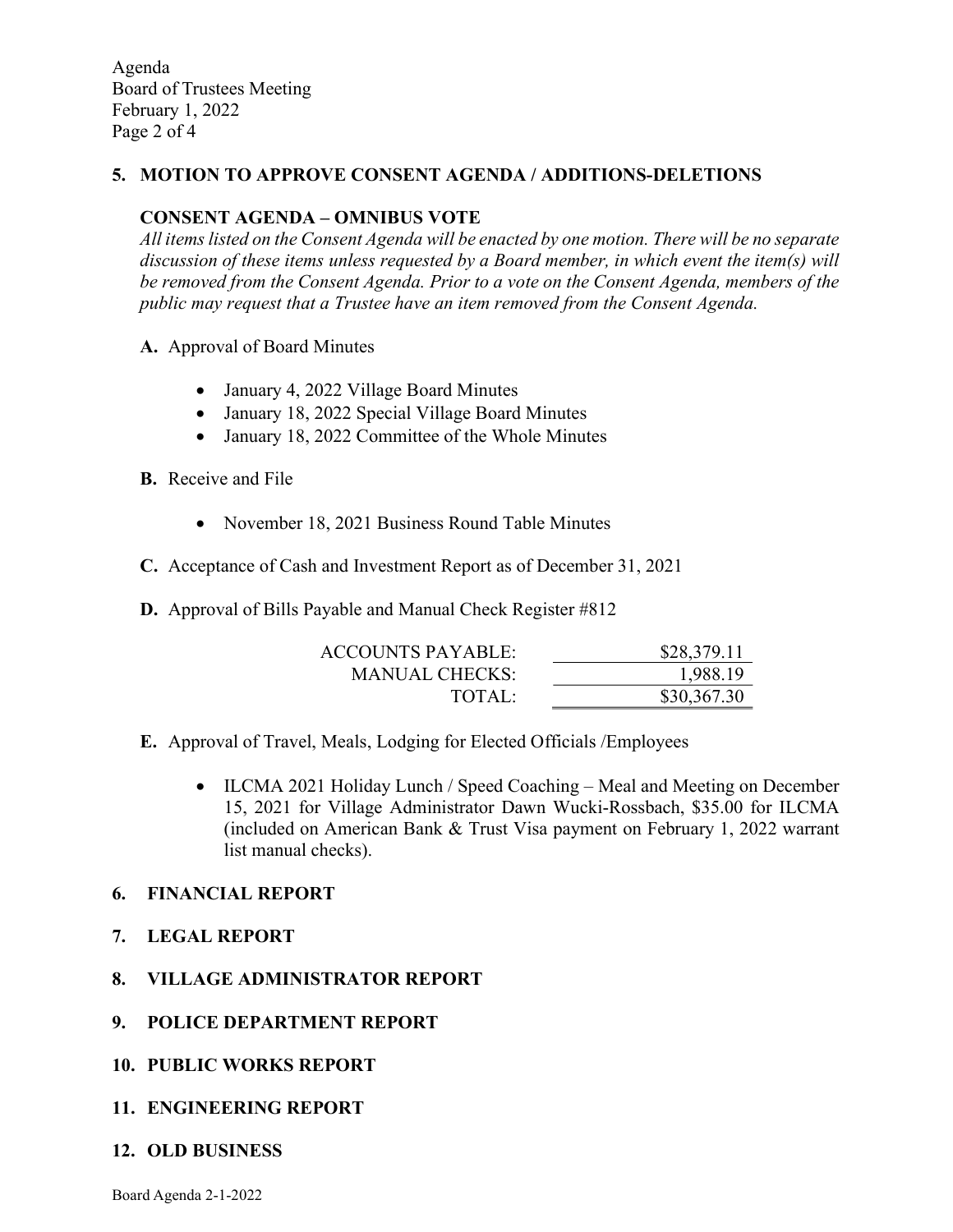Agenda Board of Trustees Meeting February 1, 2022 Page 3 of 4

#### 13. NEW BUSINESS

#### A. CONSIDERATIONS

 An e-mail was received inquiring if the Village of Maple Park would consider reducing impact and connection fees

#### B. MOTIONS

- Motion to approve the penalty write offs through May 2022 for Account #0020011000
- Motion to accept the close-out documentation for GIAG #21-001 General Improvements Assistance Grant Application for the HVAC System for 107 Main Street, Maple Park, Illinois and Reimburse the Harringtons \$5,000.00 per terms of the approved GIAG Grant

#### 14. RESOLUTIONS

#### 15. ORDINANCES

### A. ORDINANCE 2022-03 AN ORDINANCE ADOPING THE MAPLE PARK ZONING MAP

This Ordinance adopts Exhibit A as the Village's updated Zoning Map.

#### B. ORDINANCE 2022-04 AN ORDINANCE AMENDING TITLE 1, "ADMINISTRATION," BY ADDING CHAPTER 12, "SPECIAL EVENTS"

This Ordinance adds a Special Events section to the municipal code that governs a permit process that is to be followed by applicants seeking to hold special events in the Village of Maple Park.

#### C. ORDINANCE 2022-05 AN ORDINANCE AMENDING TIITLE 7, "PUBLIC HEALTH AND SAFETY," CHAPTER 7, "NOISE CONTROL," SECTION 3, "HOURS RESTRICTED," OF THE MAPLE PARK VILLAGE CODE

This Ordinance decreases the night hours for Friday and Saturday from 11:00 p.m. to 10:30 p.m. and identifies specific hours on Sunday.

### D. ORDINANCE 2022-06 AN ORDINANCE AMENDING TITLE 4, "BUSINESS AND LIQUOR LICENSE REGULATIONS, "CHAPTER 2, "LIQUOR CONTROL," AND TITLE 8, "PUBLIC WAYS AND PROPERTY," CHAPTER 1, "STREETS, SIDEWALKS AND PUBLIC WAYS," OF THE MAPLE PARK VILLAGE CODE

This Ordinance amends the text to include a reference to the application of special events permits, expands insurance requirements and allows for the use of a public street for a private purpose if a Special Event Permit is issued.